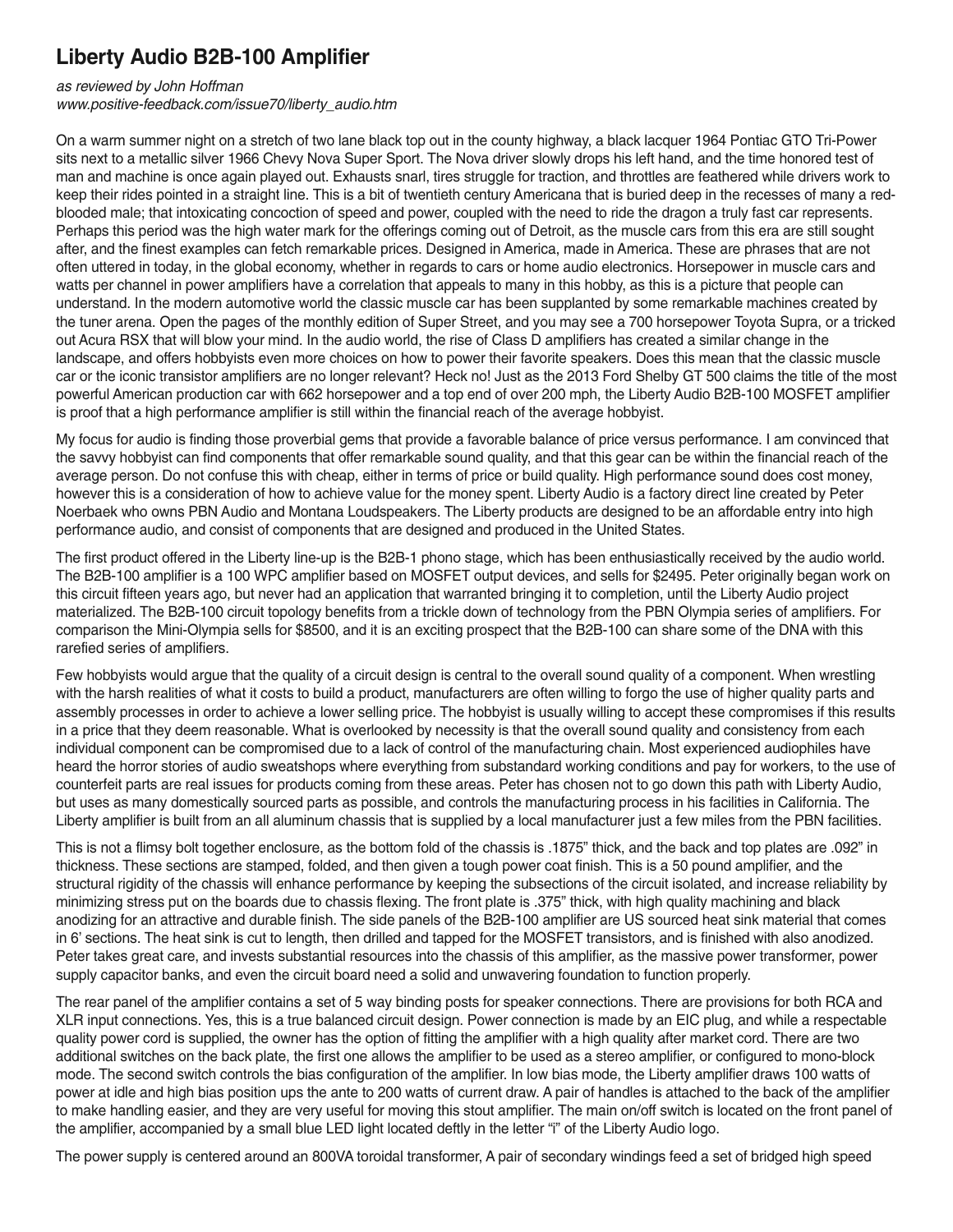rectifier diodes. The output from the voltage rectifier bridge supplies a set of low noise regulators which provides clean DC current to the first gain stage of the amplifier circuit. The Liberty amplifier is designed as a true dual mono amplifier starting at the power supply secondary windings. This layout not only combats ground loops within the circuit, but is also contributes to the low noise floor and channel separation of the amplifier.

The circuit of the B2B-100 amplifier is contained on a single board that is divided into three sections. Two of the sections contain the left and right channel front end circuit, which is basically a dual mono arrangement. While the third section houses the portions of the circuit that regulate the DC power supply. This board arrangement also provides physical and electrical isolation of the power supply board section from the signal gain stages contained on the other portions of the board. Peter did not cut costs on this circuit board; it is robust with substantial traces that are indicative of the care that has been put into the design and assembly of this amplifier.

There is one board for each channel of the output stage that is directly mounted to the heat sinks. Each board contains eight pairs of complimentary International Rectifier MOS-FET IRF 630/ IRF 96 30 output transistors. The output devices are driven by the Toshiba 2SK216/2SJ79 MOS-FET device, which Peter considers to offer the best performance and highest reliability in this application. The output devices are hand selected in order to facilitate accurate current sharing, and ensures that that the groupings of output devices are properly balanced. In stereo mode the B2B-100 amplifier delivers 110 watts per channel into an 8 ohm load, and 200 watts into a 4 ohm load. This is a high current amplifier that comes remarkably close to the "doubling down" of power when speaker impedance is halved. When configured in mono-block mode, the amplifier is capable of 350 watts into 8 ohms, and 600 watts into 4 ohms. That is right; a pair of these bad boys could yield between 700 and 1200 watts per channel. There is not a matching pre-amp in the Liberty Audio line up at this time, so I paired the B2B-100 with an Electra Print PVA pre amp. The PVA is a passive design that uses a pair of nickel core transformers for re-balancing the current and voltage aspects of the audio signal. The input stage of the Liberty amplifier is sensitive enough that it can be successfully used with a pre-amp of this type. Digital source is an Audio Magic Kukama DAC and Enlightened Audio Design T1000 transport. Vinyl is played on a Galibier Design Serac turntable, Pete Riggle 12" String Theory arm, and ZYX 4D moving coil cartridge. The phono stage is the Liberty Audio B2B-1, which is a remarkable product at its price point. For my listening sessions I used either a pair of Frugal Horn Sachiko back loaded horns, or a set of Aperion Audio Versus Grand bookshelf speakers. The Versus Grand are a bit under the radar in terms of exposure in this hobby, but the sound quality and medium level efficiency will provide insights to what the Liberty amplifier is capable of when driven hard. Power conditioning is accomplished through an Audio Magic Mini Reference, and cabling is from the Mission series from ZU Audio.

There is no doubt that the B2B-100 is a formidable amplifier capable of sobering amounts of power, and the ability to tame just about any cantankerous speaker with a nasty impedance curve. Yet there is more to the amplifier than just brute force, as it is capable of reproducing music in a refined and genteel manner that is far beyond what is expected from a typical solid-state amplifier residing at this price point. The B2B-100 excels at displaying musical texture, highlights the subtle nuances and phrasing contained in a musical composition, and revels in communicating the essence of an artist's performance. This type of interaction between listener and audio system is often found in the realm of vacuum tube amplification, and the Liberty amplifier does have certain traits that could be found in a well designed tube amplifier. Every Labor Day, I look forward to attending the Tumbleweed Music Festival, and I make it a point to buy a handful of CD's to add to my library. While I enjoy the music, the recordings are also excellent, for they are minimalist in nature and do not suffer from multi-tracking or extensive processing.

My favorite disc from this year's haul is from Constellation's Crew with Hank Cramer, which is a 13 member group brought together to celebrate the career of the USS Constellation. "The Kesh Jig/The Moon & Seven Stars" [Constellation's Crew; Ferryboat Music FBD206] is an old Irish tune, at one time known as "Kincora", and was popular with Colonial sailors and soldiers. The B2B-100 is faithful to the recording, and presents the opening fiddle passage in a delicate manner, with the instrument maintaining the proper perspective between sharp tonal balance and the slightly rough texture of the instrument. Other instruments such as the penny whistle, acoustic guitar, and washboard are easily recognizable, and the Liberty amplifier clearly recreates the subtle nuances that each instrument presents. The whistle is light and airy in terms of texture, but still possesses nice dynamic contrast within the context of the music. The washboard has a distinctive sound, and the B2B-100 clearly captures the hard and percussive nature of the instrument. The amplifier also realistically recreates the acoustic guitars, giving them a rich fullness, yet never robbing the instrument of its delicate overtones. Across the musical spectrum this amplifier adroitly balances a diverse spectrum of instruments. On one hand it has warmth and texture, yet still finds the delicate harmonics and resonances that accompany a well recorded acoustic instrument.

The slightly dark and introspective nature of the Liberty B2B-100 is responsible for the remarkable manner in which this amplifier deals with vocals. The human voice contains so many minute variations that each performer is unique. Unless a hobbyist is fortunate enough to have extensive exposure to an artist, how are they to know for certain that the rendition produced by an audio system is truly faithful to the singer? Unfortunately this is not possible for most of us, yet in the course of our lives we are exposed to a myriad of voices, and these experiences allow us to determine if what we hear through our audio systems can approach what we would construe as authentic vocal reproduction.

Over the years I have heard every Rickie Lee Jones album played on a wide array of audio systems, and one thing that can be said for Jones is that her vocal style has been consistent over the course of her career. Lately I have taken a shine to her cover of "Show Biz Kids" [It's Like This; Artemis Records 751 054-2] by Steely Dan. This song shows Jones at her finest, with a dark and opaque tone, soft and elegant diction, and phrasing that captures of the essence of cool. This amplifier gets to the heart of this song, with a